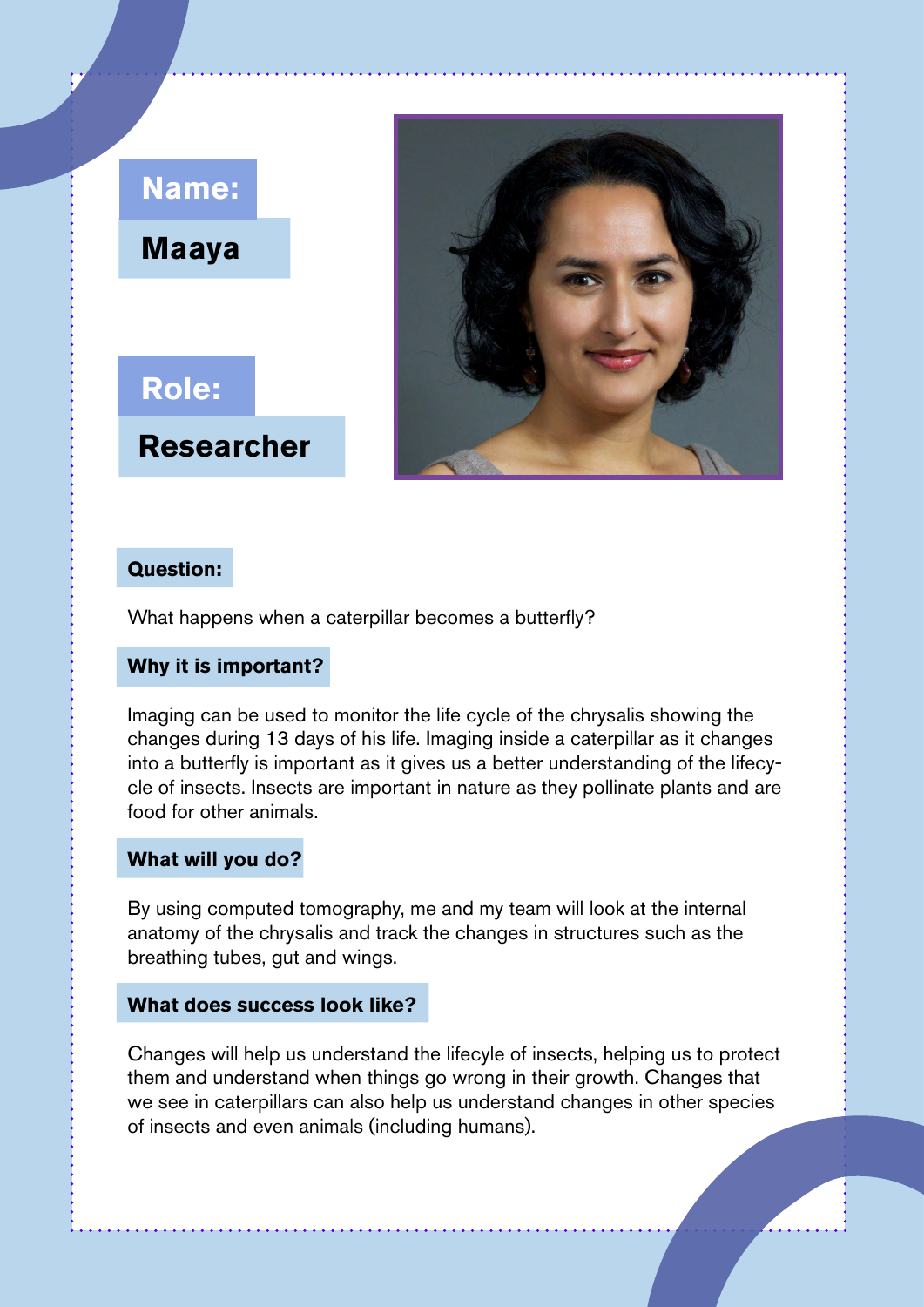## **Dominic Name:**



**Researcher**

### **Question:**

What do Schistosome flatworms look like as they grow inside animals (including humans)?

### **Why it is important?**

Schistosomes are small parasitic flatworms that live inside the blood vessels of infected mammals, including humans. They are also commonly know as blood flukes. Schistosomiasis, the disease caused by having a Schistosome infection, affects almost 210 million people worldwide. Up to 200,000 people die every year as a consequence of being infected.

#### **What will you do?**

We will take detailed scans of the Schistosomes using X-rays. By taking lots of images at different angles, we will be able to piece together what the Schistosomes look like in fine detail.

#### **What does success look like?**

We will reveal how the male and female Schistosomes live together in the body. By understanding how they interact we can understand their lifecycle allowing us to develop better treatments.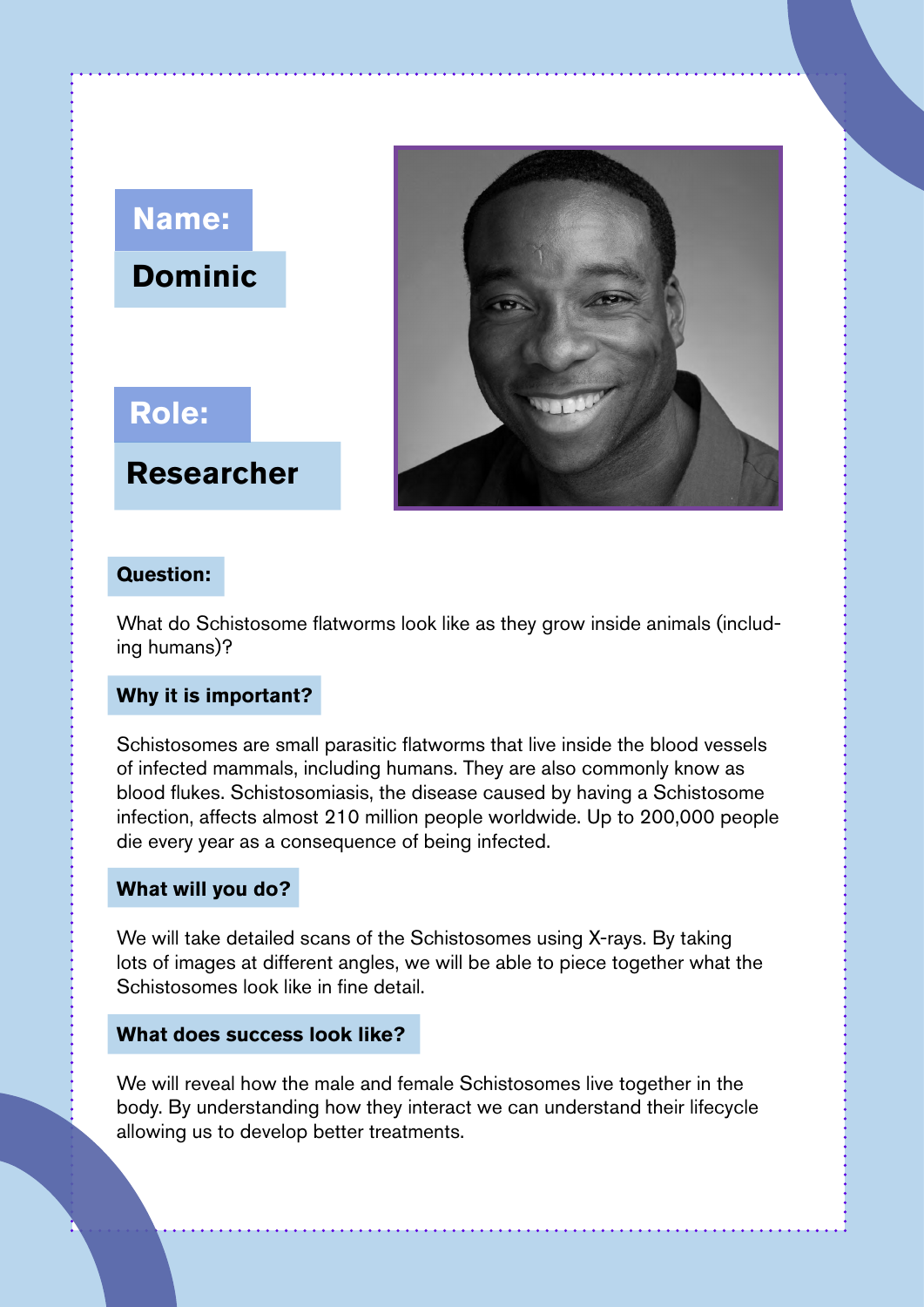

### **Question:**

How can we better understand the history and context of archaeological artefacts using the latest analytical techniques?

### **Why it is important?**

Archaeology is the study of the human past. It addresses big questions about our past that cannot be answered in other ways. Understanding the social history and development of human civilisation is a subject that makes us think about where we are now and where we want to go in the future.

### **What will you do?**

By using the very latest X-ray CT technology, we will scan an extremely delicate human skull dating back 7000 years which will enable us to examine its 3D structure.

### **What does success look like?**

This will tell us important information about this person's life, including their diet and potentially causes of death. We will also have a digital record of this artefact which could be used by future scientists for other studies without damaging its delicate structure.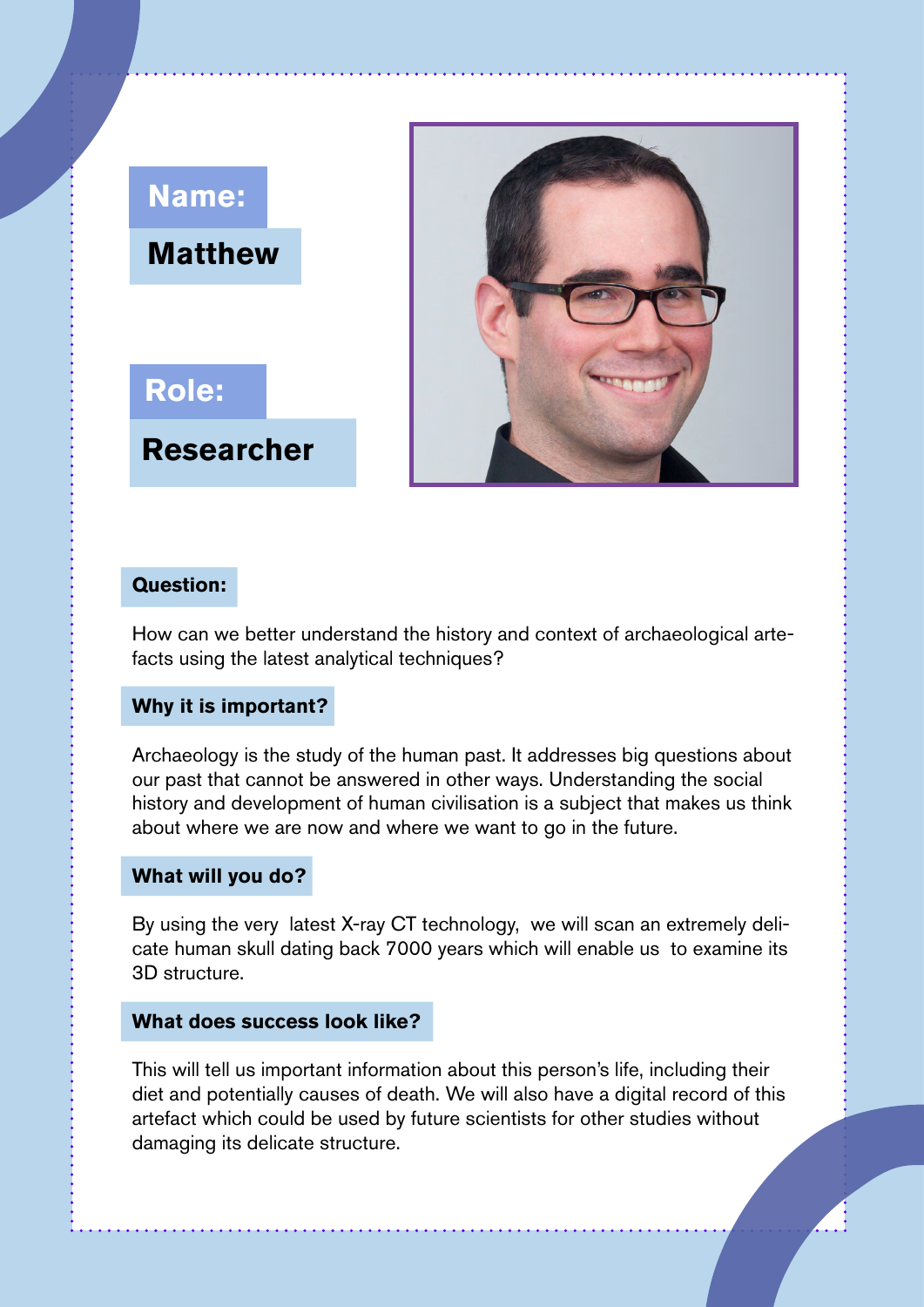# **Claire Name:**





### **Question:**

What is inside a battery and why won't it last forever?

### **Why it is important?**

Batteries are fascinating devices that allow us to take energy wherever we want. They are vital for everyday life and power our phones, tablets, cameras and now even our cars. We need to know how batteries are made and how they fail so that we can make batteries that are smaller and last much longer.

### **What will you do?**

By taking fine detailed scans, my team and I will be able to peer inside batteries and see why they fail by looking for defects, such as cracks.

### **What does success look like?**

We will use this information to improve the design of batteries so that they last longer, store more energy, and are lighter and smaller.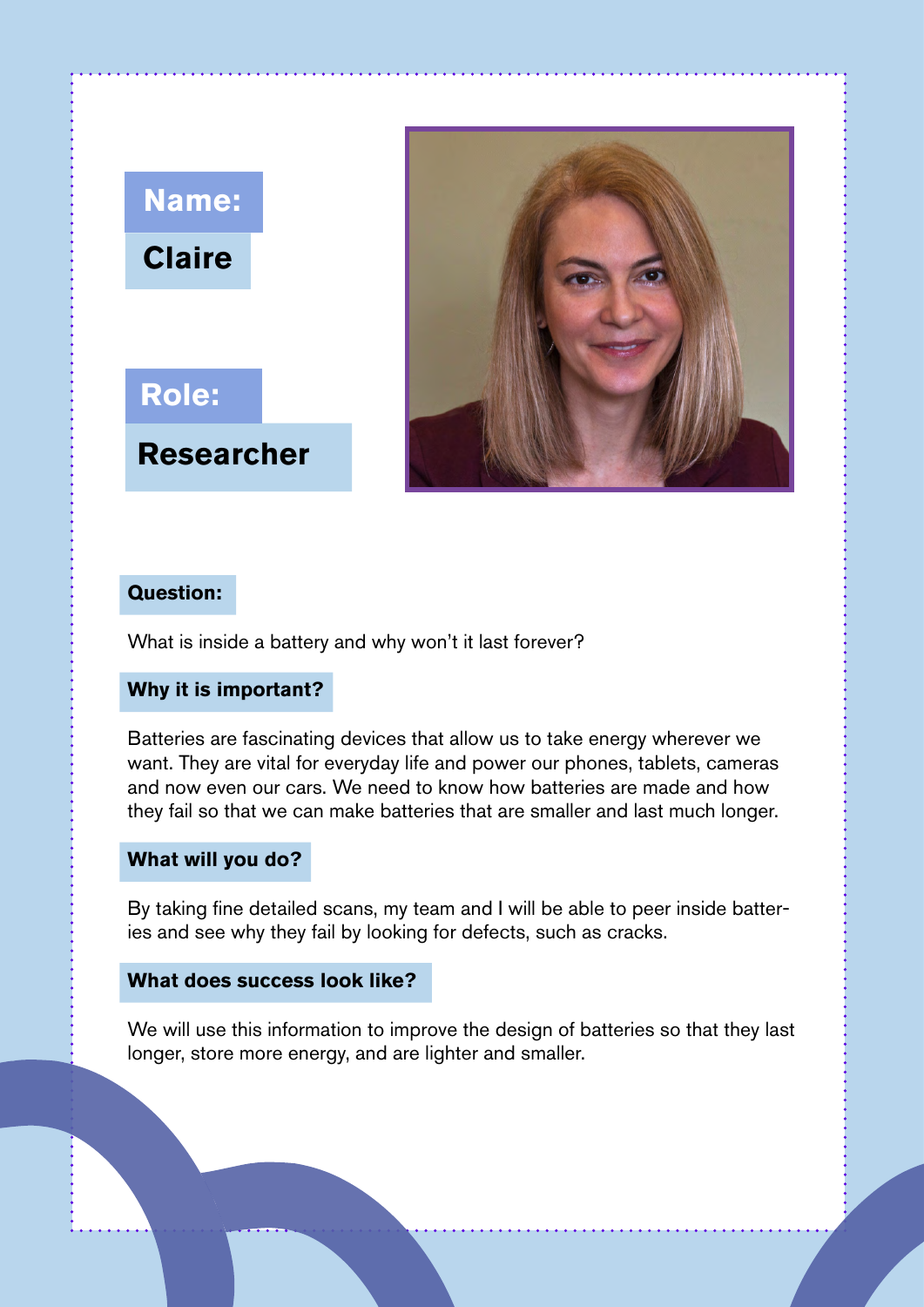# **Michelle Name:**

# **Role:**

**Researcher**



### **Question:**

What do plants look like inside?

### **Why it is important?**

Plants are important in nature. They provide food and homes for animals and insects. They provide crops for us to harvest and eat.

### **What will you do?**

We will look inside plants using X-rays. We will take lots of pictures and then assemble them to form a 3D image of different parts of the plants, such as the roots and the flowers. By using X-rays, the roots and flowers will not be destroyed or altered. This will allow us to look at and measure the structures in an undisturbed state.

#### **What does success look like?**

We will be able to better understand what plants need to grow well. In doing so, we will be able to help them grow better and understand when they do not grow well. This will help produce crops and also help maintain ecosystems in nature.